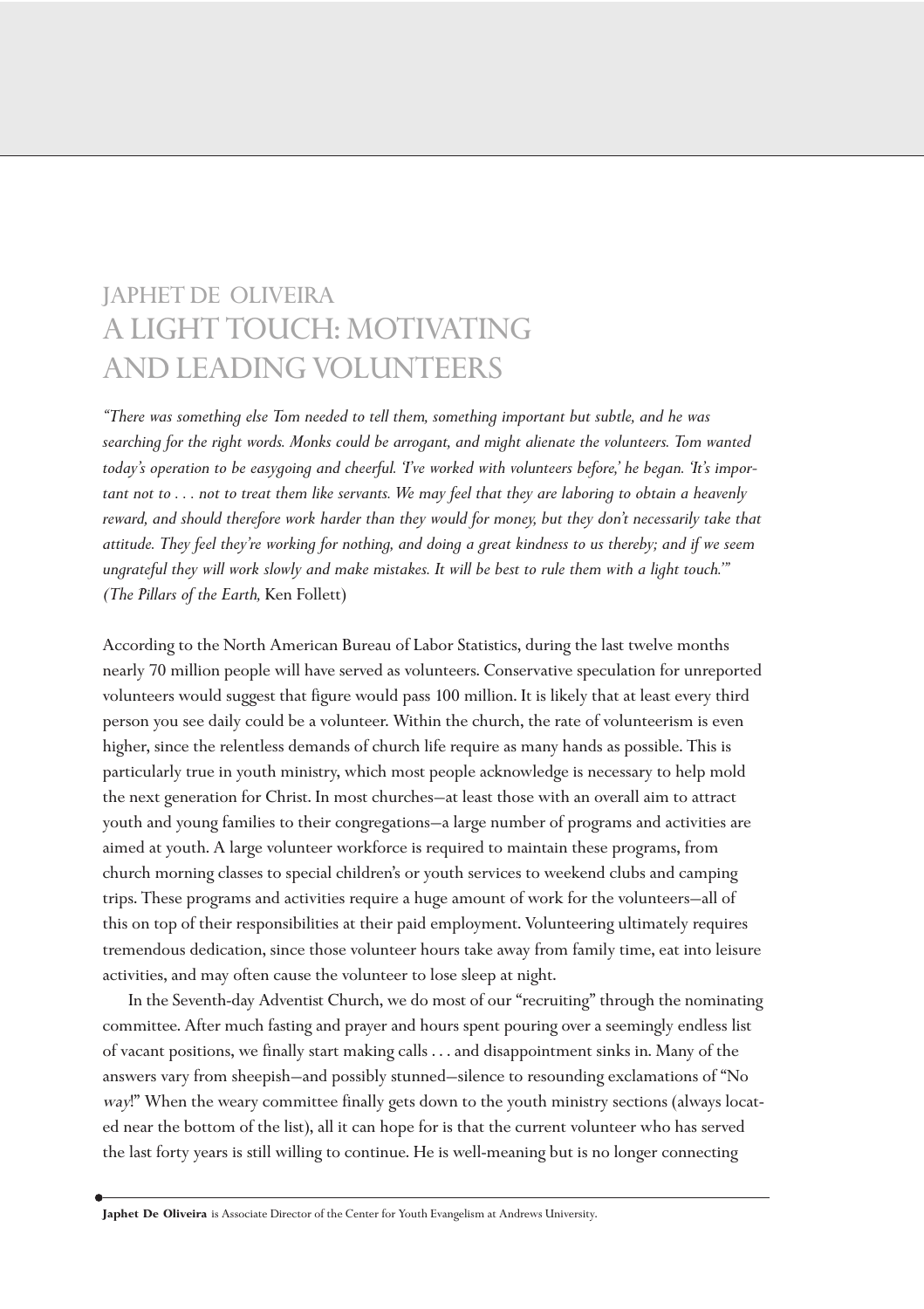with the youth. The ministry is failing and kids are quitting church, but at least the program can continue if this person says "yes"! No one else is willing to even try.

Throughout my career as a youth ministry professional, working on summer camps, weekly church programs, and large annual events, I have discovered how difficult it can be to get people to commit to a volunteer position. So many people—often the best and most talented—are tired. They have had bad experiences in the past with volunteer work. They have felt undervalued, unappreciated, taken for granted. They have been treated as though they were expendable or have been given jobs that didn't match their skills or talents. "I'm fed up," they say, shaking their heads. So much of the success of any type of ministry depends on a motivated and happy volunteer workforce. Why do so many leaders fail to utilize volunteers properly, and what can we do to make the most of this important resource?

In *This Way to Youth Ministry,* author Duffy Robbins (2004) expands on a study carried out by Strommen, Jones, and Rahn, who examined 2,500 youth workers to establish the top "six perils that can sink a career." They are as follows:

- 1. Feelings of personal inadequacy
- 2. Strained family relationships
- 3. A growing loss of confidence
- 4. Feeling unqualified for the job
- 5. Disorganization in one's work habits
- 6. Burnout

To overcome these obstacles and find a youth volunteer who will serve past the standard 12- to 24-month stint and be your "die-hard" warrior is no easy task. Yet there are at least four areas that, if addressed, can help you recruit, retain, and refine them. All of these require a continual self-evaluation of your leadership and of the kind of volunteer you seek. I've arranged the principles in a particular order, but there is no particular sequence to be followed in addressing them.

#### **MOTIVE**

## *Motive: (noun) a reason for doing something, esp. one that is hidden or not obvious.*

Moses spent forty years in the wilderness, tending sheep, in order to examine his motives and prepare himself for service. Most volunteers would be fortunate to have forty days to reflect on a youth position in the church, and they are often unsure of what they're actually getting themselves into. As a leader, you need to be clear on what you're looking for. Do you want a volunteer leader who will help shape the direction and vision of the ministry he or she is involved in, or are you looking for pairs of hands to assist with menial tasks like stacking the chairs, clearing out the warehouse, and scrubbing the fungus from the camping equipment? You may be looking for 52 weeks of excellent programming, while your volunteer may be aiming to recreate a sense of community and meaning among the young people of your church. There has to be a deep understanding between you and your volunteer about what both of you expect from the position. What motivates an individual to service is not the same for each person or position—nor should it be. Each position, if examined carefully, has its own unique set of challenges. If these are not articulated clearly, a volunteer's motive can easily be squashed and as a result, the sustainability of the volunteer will drop drastically. In your process of selection, you must seek out ways to identify the motive for service. When appropriate and possible, you should ensure that you share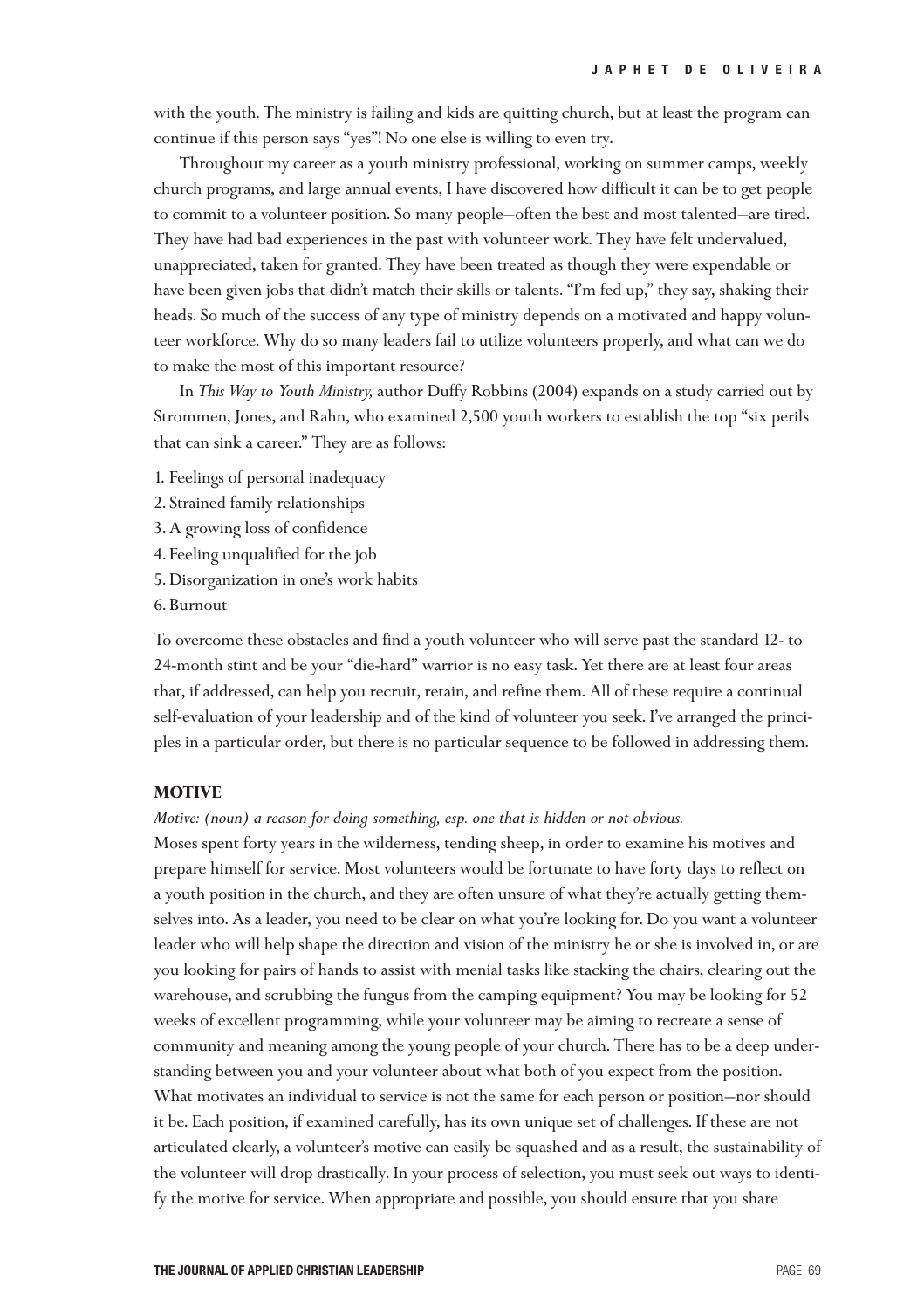examples for each stage, demonstrating failure and showing what a new level of success might look like. Everybody fails, yet we rarely address failure in a healthy manner, showing how to learn from mistakes and move on. The leader needs to establish what the volunteer sees as success and what makes him or her feel validated. Does he or she live for affirmation? If so, from whom or what? Has he or she ever led out in any capacity before? How does he or she deal with difficult challenges?

Healthy leaders are not afraid of success and relish finding others to work around them with the same motive. Your leadership culture will alter the motives of all your volunteers. Your motives must be transparent, even if theirs are not. Your motives must have space for growth and expansion, even if theirs do not. Your motives must involve looking at your volunteers and knowing their hearts, just as Christ did in John 3 with Nicodemus. Your desire for success is simply the desire to share the story of Christ. The closer your motive is to that to which Christ calls you, the easier it will be to see the potential in other people—not simply their outward appearance. Malcolm Gladwell (2005), in his book *Blink,* suggests that often in the first few seconds when you meet someone you have an immediate reaction or judgment. Those initial judgments often reveal true motives. When establishing motives, leaders should use as much data as possible. Leaders should have the heart to seek and save the lost—that motive, ideally, should be foremost in all volunteers' minds. In youth ministry, that initial motive gives volunteers the patience to start, stay, and then remain in the journey.

#### **CHALLENGE**

## *Challenge: (noun) a task or situation that tests someone's abilities.*

They had stopped attending church for quite a while and exhibit the now-typical postmodern trends of continuing to accept Christ, yet struggling with organized faith. They are in fact experiencing "the odyssey years," a recently identified period of transition in between adolescence and adulthood. Physically these individuals look like adults, but internally they are reverting to their teenage years. The struggle to accept responsibility affects all aspects of life, including their spiritual walk with God and their involvement with the church. These are the people you are attempting to recruit as volunteers.

Members of this group typically detest pastoral visits and see them as feeble attempts to return them to a faith community that has lost its true purpose. They desire community, purpose, and meaning, but secretly mock those who allege to have discovered these things for themselves. The fact that some leaders allow this emptiness to exist just reinforces their belief in the pointlessness of it all. As leaders, it is imperative that we make sure human needs for community, purpose, and meaning are filled by God and not through our shallow attempts at creating these things. If we as leaders rely on our energy, creativity, acceptance, or position to provide our purpose, we lend ourselves to a rollercoaster journey that can be shaken to its core through simple disagreement with our volunteers. We must understand who we are before we expect it of others.

The secret to resuscitation during this "odyssey"—which is key to recruiting leaders—lies in creating a healthy challenge for this generation. In one particular case, our pastoral team was dealing with overwhelming apathy among the young adult population. We asked them to meet for a private discussion in a neutral location—easy to escape, nothing to lose except two hours of time. We promised that after this meeting, we would not disturb them any further. It almost sounds like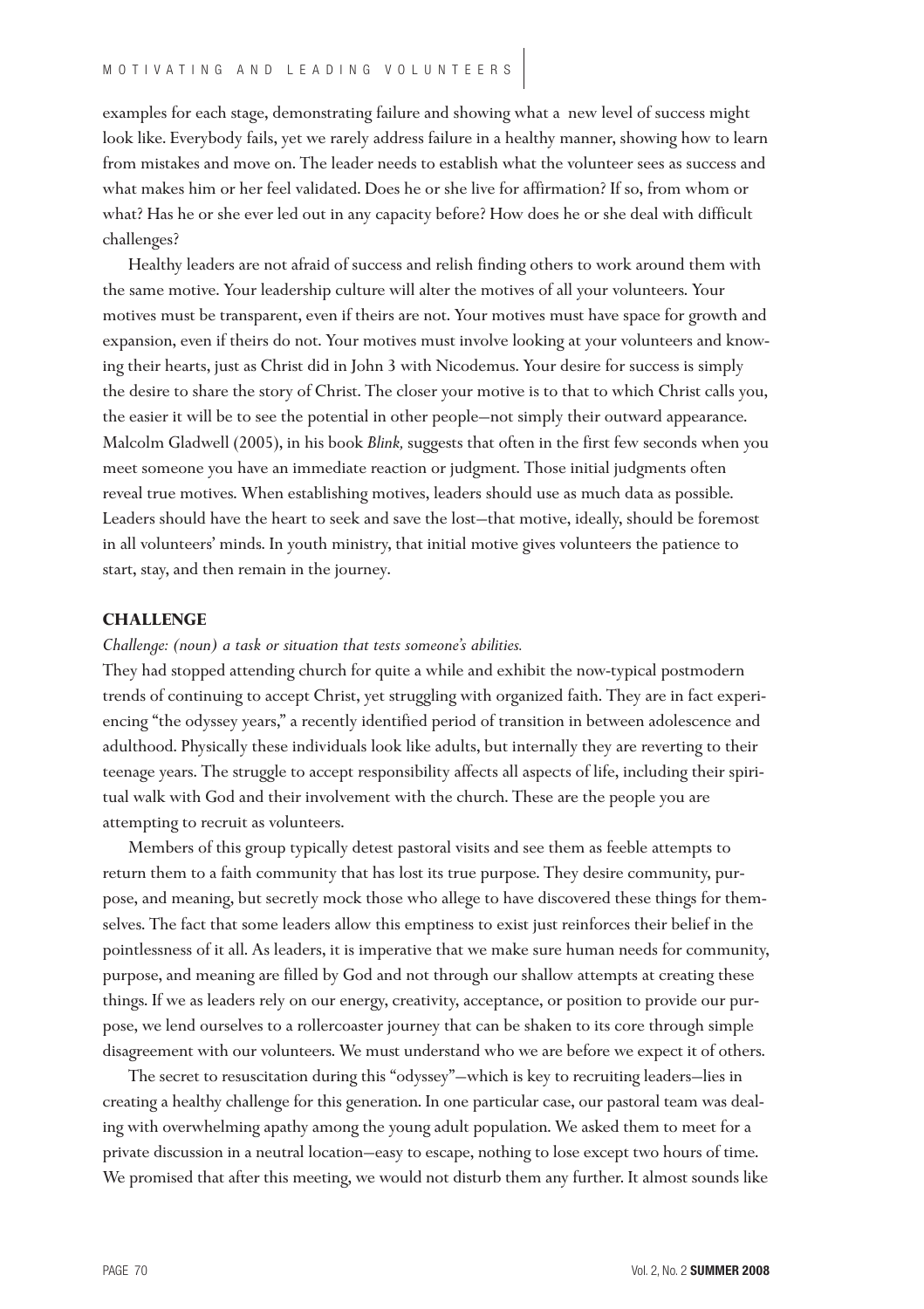a time-share sales pitch, except that we approached this meeting with the assurance that God is the source for these young adults' needs. Those who are outspoken about their absence in church activities are this way for a reason—they want a challenge that will result in change.

The conversation that followed in that meeting was a painful rant filled with the anguish faced by so many potential youth volunteers. They talked about the lack of care shown by their leaders, about the dismissal of their ideas by leadership, and about the hypocritical approach of leaders currently in place. It basically boiled down to this: "No one values what I have to offer; therefore, I leave in order to re-build what little faith I have left." This is typical of the types of reactions we will hear from people who have been embittered by the "system." They will accuse people of lies, politics, nepotism, and fraud. They express deep disgust and seek to distance themselves from what they see as corruption. However, through this painful process we will also hear the cry from within the volunteers that they want to change everything for the better.

After hearing this group's dissatisfaction and desire for change and progress, we reminded them of the Gideon selection process. What we needed was quality and not quantity; every great movement starts with one passionate God-inspired heart. We reminded them that in that very room could be sitting the leaders who would change the present and future—that transformation is within grasp if good people would simply be willing to step up and lead. We pointed out that God calls us to change the world we live in. We reminded this group that if they were serious about making a difference, we had a challenge for them. This was most important, because all volunteers need a challenge. If we ask a volunteer to merely open the door, we'll be lucky if she does so. But if we ask a volunteer to design the door she needs to open, we have created a challenge.

This method offers a filter process that dedicated volunteer leaders find attractive. At that meeting, we gave this group a home and offered them the freedom to mold it into action. A challenge without empowerment is a blank paper with no writing utensils. It is key, of course, that your empowerment is authentic, not simply raising their hopes to crush them again. The mantra for this group eventually became "Every now and then, someone chooses to be different." That choice to be different was the choice to follow Christ.

## **CONNECT**

*Connect: (verb) bring together or into contact so that a real or notional link is established.*  Many volunteers become frustrated and burned out because the challenge they are given does not connect with their talents or who they are as people. Challenged volunteers need to be connected with the right task—a task that utilizes their skills and the things they are uniquely passionate about. What is the point of a young adult accountant who works in the business district in London at a high annual salary being assigned to Sabbath School Lesson distribution? We as leaders need to harness the potential miracle waiting to be discovered among our volunteers. On a simple financial level, the church could not afford to pay that young adult's hourly scale. I am convinced that if we had to pay for support we would not always assign the same tasks. Does that mean that a highly educated volunteer should only do the more complex tasks in church? Certainly not—but we will get the best volunteer force if we make a conscious effort to consider what people might be best at doing, what they might take the most pride in, and how we can harness their abilities to create a better church community.

We often hold a totally egalitarian view of church office and service, with the view that there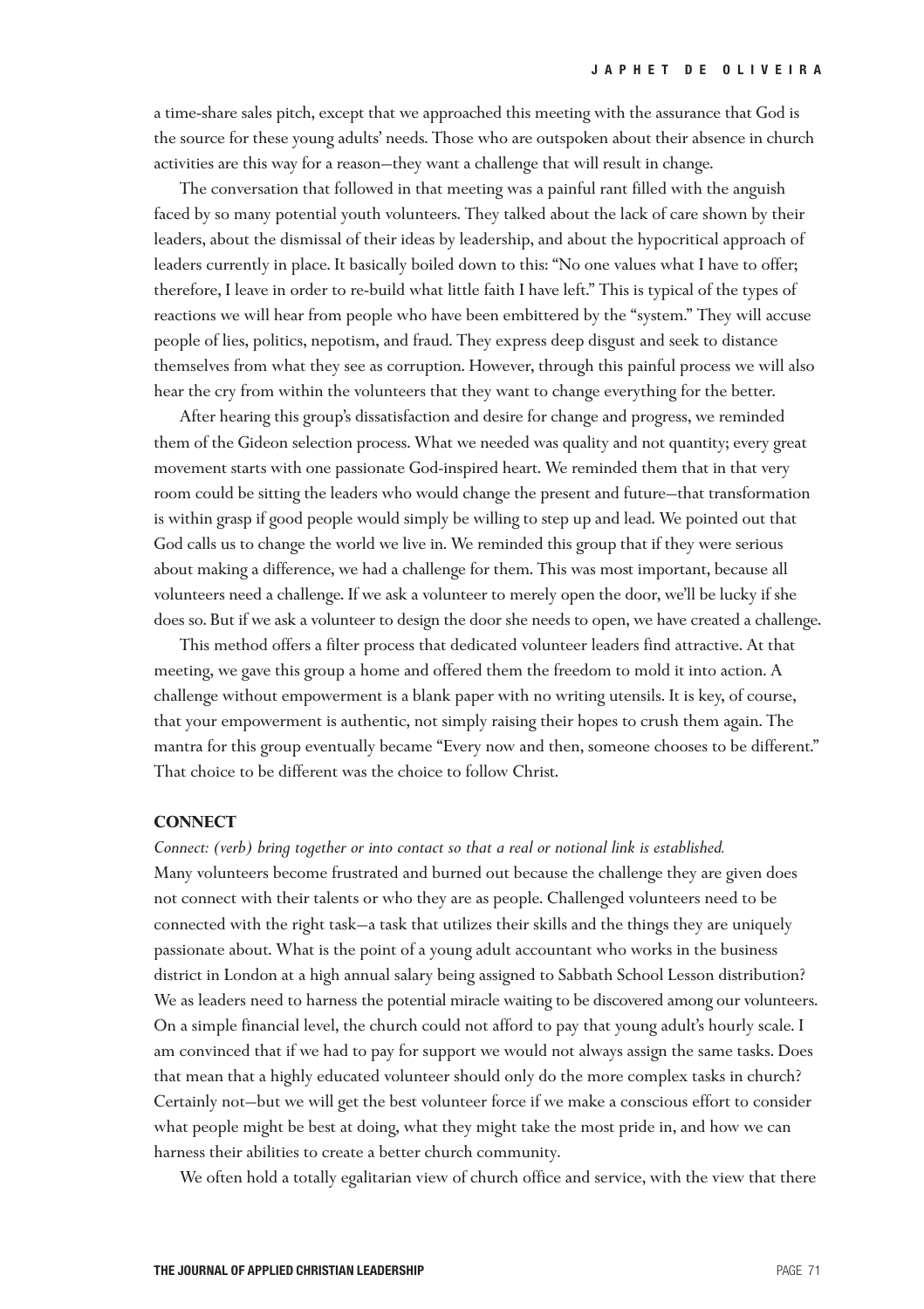is no task too small for each of us to do in service of the church. The attitude and motive of the volunteer should be toward service, not personal glory. I would agree with that philosophy to the extent of motive, but note that the Bible encourages us to be wise in giving out assignments, and that there are different levels of service even among the angels. We as leaders must try to find the best and most challenging positions for our volunteers. We should not allow their burning desire to serve to be squashed with only menial or boring tasks. We must be sure to match the task with the individual.

It is important for leaders to help potential volunteers identify possible areas where they might excel. Some enjoy spiritual gift surveys or personality tests, and find them helpful. Others prefer to dialogue with leaders in discovering the unique role they can take on as volunteers. The process a leader chooses needs to be clear to all involved. Ultimately, clarity of vision and purpose of the ministry will inspire volunteers to discover their service points. Two of the best greeters I have ever met were a Queen's Council Judge and a travel agent. They were simply gifted in welcoming people into the presence of God—and they enjoyed using their talents in this way.

## **PROTECT**

## *Protect: (verb) to keep safe from harm or injury.*

The fifteenth chapter of the Gospel of Luke alludes to three main categories of people who disconnect with the faith walk. Some, like the sheep, wander away; some, like the coin, remain physically present but are disconnected; others, like the prodigal son, reject the faith community entirely and leave. I would suggest that our volunteers probably fall into the same three categories sometimes because we as leaders have not protected, cared for, and loved them as we should have.

As leaders, we need to be able to invest part of ourselves into every volunteer we work with. That investment may be in the form of funds, energy, or vision; but more often, it simply comes down to time. Our most valuable asset is our time. Our most powerful childhood memories often revolve around time with individuals who invested in us—that one special teacher who took notice of us, or the parent who paused in the middle of a busy day to listen to our stories. If we simply make ourselves available, we have already done the most important thing in caring for our volunteers; it will pay off for the rest of their lives, not only while they serve working alongside us, but wherever their ministry path takes them.

Our role as leaders is to draw out the best characteristics from our volunteers. To instill loyalty means we have to be patient and sometimes cover up their mistakes, remove the blame, and protect them from overly hostile criticism. To instill creativity means we need to give freedom and remove any micro-managing tendencies we may have. To instill passion means we have to inspire them and challenge them with new thoughts.

There is a careful balance between mercy and justice, between toeing the policy line and allowing flexibility. To hover only on one edge is to remove that tension from ourselves as leaders. But that tension is what keeps us sharp and focused. It's the tension that leads us to opening ourselves up as leaders.

#### **CONCLUSION**

In the time of Christ, every young man wanted to be a Rabbi. They memorized the Torah and trained in its ways, hoping to be chosen and trained in the ways of a Rabbi. Should they fail that